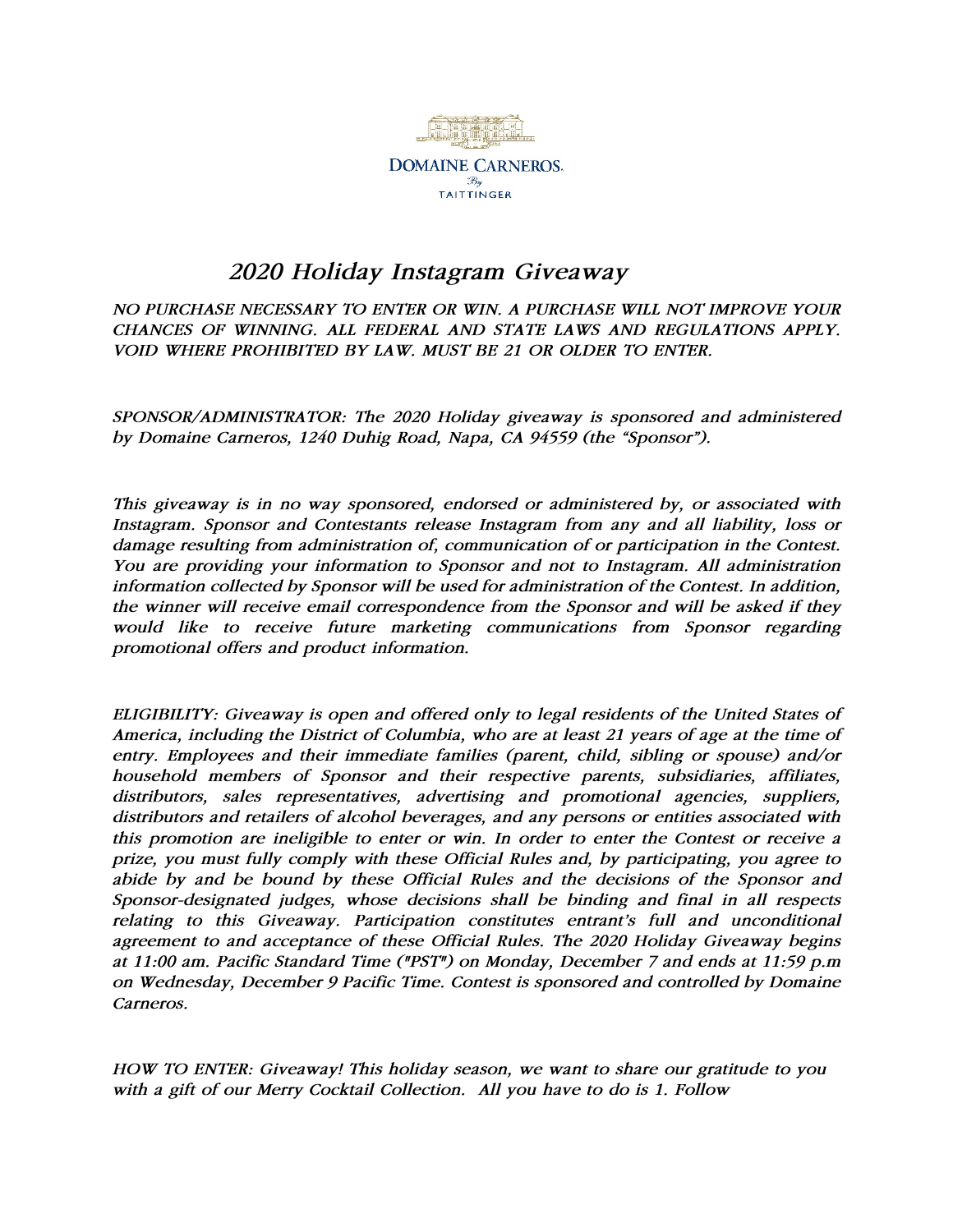*@domainecarneros if you are not already! 2. Like this photo 3. Tag two friends in the comments*

*The winner is selected by a random process. The contest ends at 11:59 pm on Wednesday, December 9. Must be 21 years or older to participate. Bottle of Sparkling Wine is not included in the gift.* 

*PRIZE: Merry Cocktail Collection Giftset*

*WINNER SELECTION: The winner is selected by a random process. The contest ends at 11:59 pm on Wednesday, December 9.*

*WINNER NOTIFICATION: The prize winner will be notified via Instagram Direct Message and on the Domaine Carneros Facebook Live Video at 4PM PST on Friday, December, 11 and must provide contact information within 3 days. Prize Winner will be required to sign an Affidavit of Eligibility and Liability/Publicity Release (where permitted by law) to be returned within 14 days of written notification, or prize may be forfeited and an alternate winner selected. If a prize notification is returned as unclaimed or undeliverable to a potential winner, if potential winner cannot be reached within three (3) days from the first notification attempt, or if potential winner fails to return the signed Affidavit of Eligibility and Liability/Publicity Release within five (5) business days thereafter, or if a potential winner is not in compliance with these Official Rules, then such person shall be disqualified and, at Sponsor's sole discretion, an alternate winner may be selected.*

*GENERAL: By accepting a prize, the Prize Winner agrees to release the Sponsor from any and all liability whatsoever for any injuries, losses, or damages of any kind caused by entering the Contest or for damages of any kind caused by any prize or resulting from acceptance, possession, or use/misuse of prize awarded. The Prize Winner's entry, and acceptance of the prize, constitutes the Prize Winner's agreement and permission (except where prohibited by law) for Sponsor, and any of their designees, to use, print, publish or broadcast, Prize Winner's full name, city and state of residence, the submission photograph, and any publicity photographs of the Prize Winner likeness and/or biographical*  information, worldwide and in perpetuity for any and all purposes, including, but not *limited to, for advertising, trade and promotional purposes, in any and all forms of media, now known or hereafter devised, without further limitation, restriction, compensation, payment or additional consideration, and without review, approval or notification.* 

*IN NO EVENT WILL SPONSOR, AND ITS PARENTS, AFFILIATES, SUBSIDIARIES, ADVERTISING AND PROMOTION AGENCIES, DEALERS, DISTRIBUTORS, SUPPLIERS, SHAREHOLDERS, DIRECTORS, OFFICERS, EMPLOYEES, REPRESENTATIVES AND AGENTS BE RESPONSIBLE OR LIABLE FOR ANY DAMAGES OR LOSSES OF ANY KIND (INCLUDING WITHOUT LIMITATION, DIRECT, INDIRECT, INCIDENTAL, CONSEQUENTIAL, OR PUNITIVE DAMAGES) ARISING OUT OF PARTICIPATION IN THIS CONTEST OR THE*